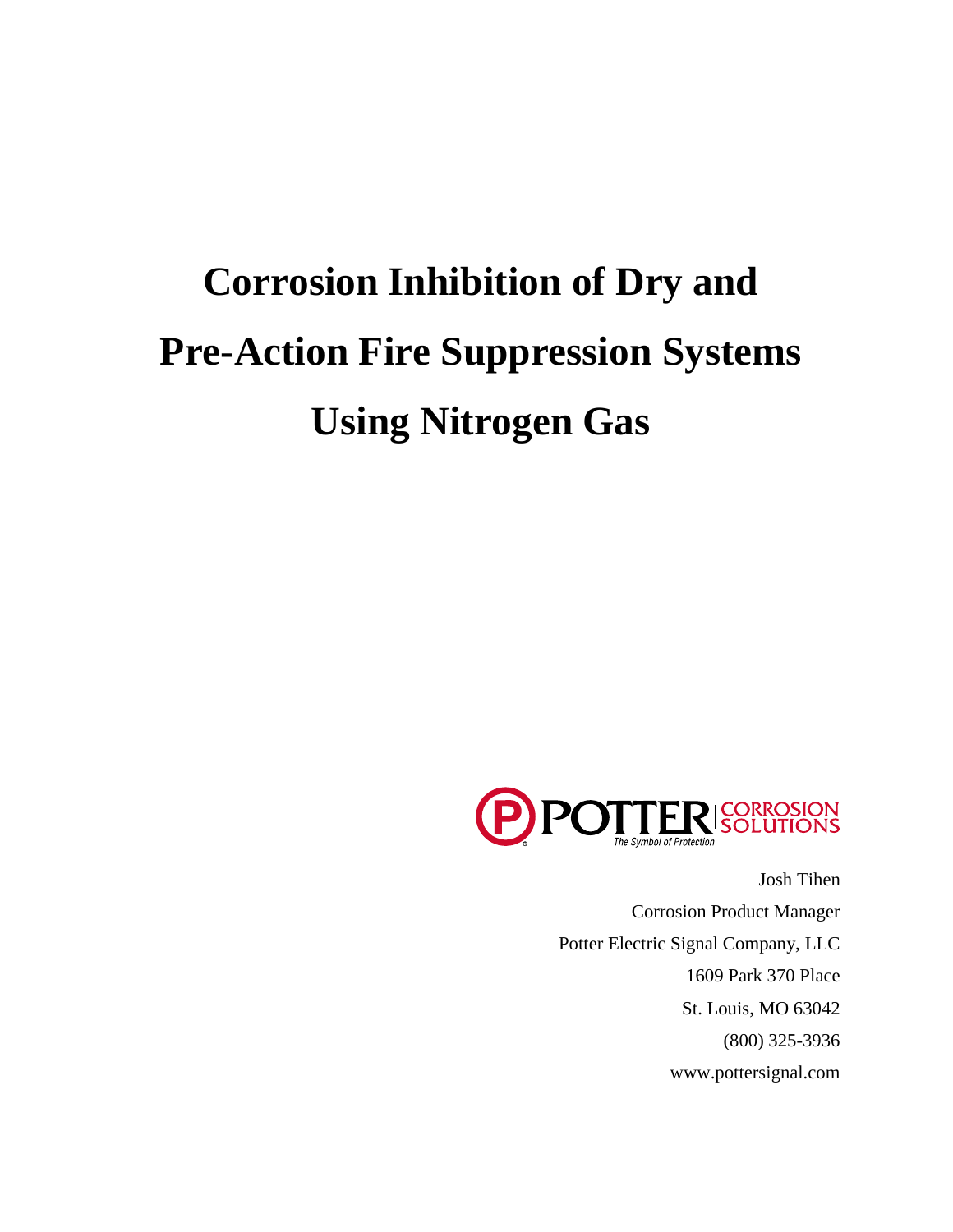#### **Corrosion Inhibition of Dry and Pre-Action Fire Suppression Systems using Nitrogen Gas**

#### **Abstract**

Internal corrosion of dry and pre-action fire suppression systems is a growing concern for the fire sprinkler industry. Corrosion in these systems causes failures resulting in property damage, production downtime, and increased maintenance costs. Additionally, corrosion impacts system hydraulics and reduces the efficiency of fire sprinkler system designs. Historically, dry and pre-action fire suppression systems have used compressed air as the supervisory gas to pressurize their piping. Compressed air, however, contains both oxygen and moisture causing the system piping to corrode. Nitrogen, acting as a supervisory gas in piping, is a well documented inhibitor of corrosion and has been implemented in industries such as gas and oil, pharmaceutical and the marine transit industry. This study analyzes the corrosion-inhibiting effects of 98% nitrogen gas when applied to both carbon steel and galvanized steel, in an environment simulating a dry pipe fire sprinkler system. The weight loss methodology is utilized to examine the effects.

#### **Introduction**

Dry and pre-action systems are the world's second most common type of fire suppression system. With increasingly widespread use of these systems, the issue of corrosion was pushed to the forefront. Initially, galvanized pipe was given a preferential Hazen-Williams C factor, of 120, for use in dry or preaction systems. This was done with the expectation that galvanized pipe would experience less corrosion. A C factor is a value used to indicate the smoothness of the interior of a pipe. The higher the C factor, the smoother the pipe, thus maximizing the carrying capacity and diminishing the friction, or energy lost, from water flowing through the pipe.

When pipe is galvanized, its walls are coated with zinc to reduce the detrimental effects of corrosion on steel. Because it is more reactive than steel, zinc acts as a sacrificial material by first reacting with corrosion-forming components, thus creating a protective layer of scale build-up and protecting the steel. Wide-scale adoption of galvanized piping in dry and pre-action systems, along with multiple decades of use, has resulted in unfavorable performance. In fact, case studies have shown that due to oxygen cell corrosion, pinhole leaks begin developing within two years after installation of a galvanized dry system, while ruptures have occurred within four years (Chakprani & Garber 2004). A survey evaluating the internal conditions of dry sprinkler systems for two decades was performed by the notified body, VdS. It indicates that more than 70% of the current dry pipe systems have to be treated for

2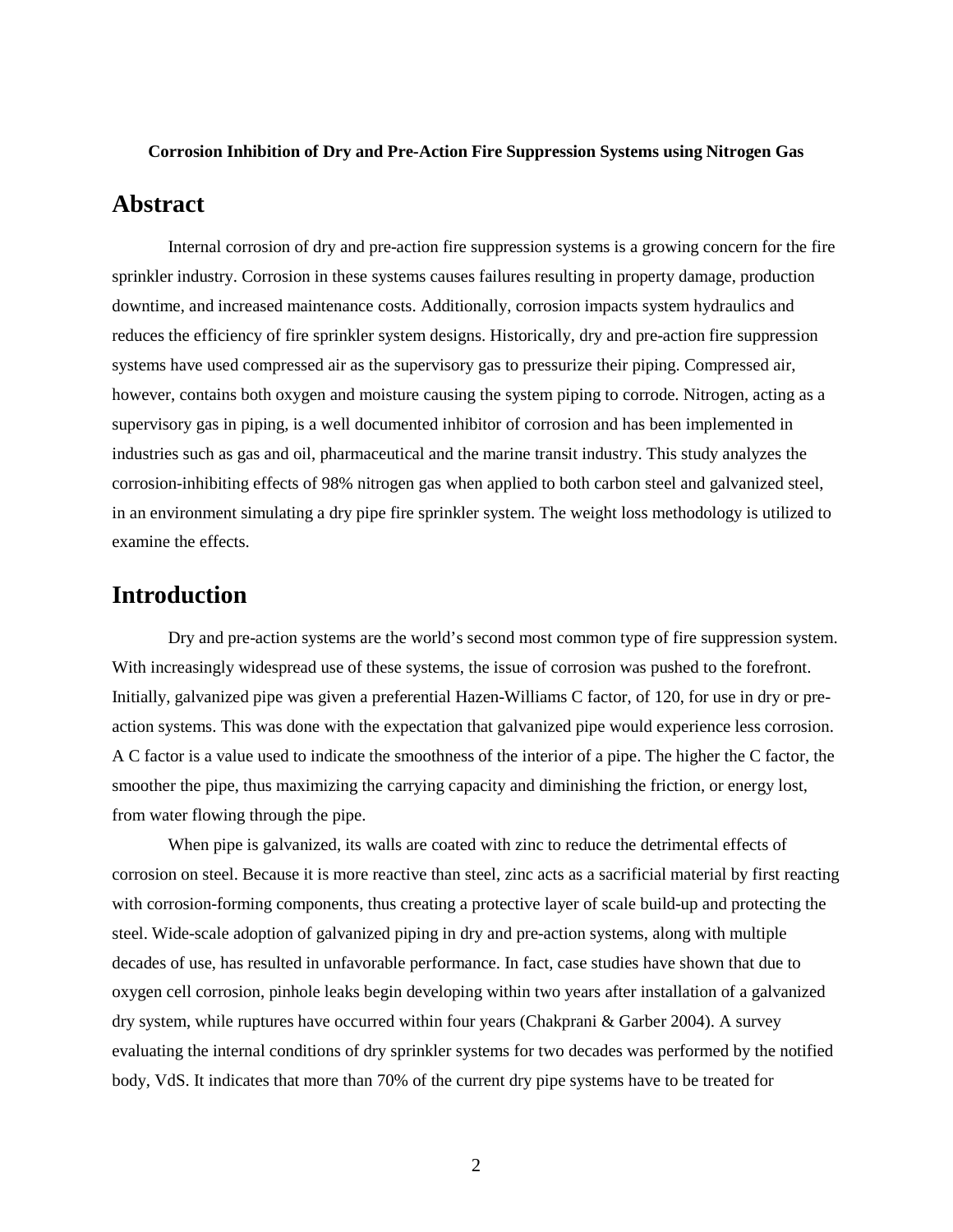corrosion within 12½ years, of which some 20% of the systems will have to be almost fully replaced (EFSN 2009). In NFPA 13 – 2013, this C factor was reduced to 100, as the performance of galvanized pipe was recognized to be no better than that of black steel pipe.

The need for corrosion protection in dry and pre-action sprinkler systems is evident, and new techniques have been developed to extend the useful life of fire suppression systems. One such corrosion prevention technique is replacing the supervisory air with nitrogen gas. Nitrogen gas is an inert diatomic molecule that is used in a wide variety of applications because of its availability and unique properties. One key attribute is its general inability to react with metals. To comprehend why nitrogen, unlike oxygen, does not cause corrosion to propagate, it is important to understand the corrosion mechanism. Generalized corrosion reaction is caused by production of electrons at the anode Metal = Metal<sup> $+$ </sup> + e. The electrons that are produced are then consumed in the cathodic reaction by dissolved oxygen  $O_2 + 2H_2O$  +  $4e = 4OH$ . This process causes uniform corrosion, but can be inhibited by limiting one of the reactants, such as oxygen. The specific issue with dry and pre-action systems, when compared to typical wet systems, is the abundance of oxygen supplied by the air compressor. This study was specifically designed to see the relative difference between using nitrogen gas over air and its effect on corrosion rates.

#### **Experimental Procedure**

Corrosion testing of black steel coupons and galvanized coupons under simulated dry and preaction conditions was conducted. This testing evaluated corrosion inhibiting benefits of 98% purity nitrogen gas compared to compressed air in systems half filled with water and systems which contained no significant quantity of water. The systems half filled with water were used to create a trapped water condition often found in dry and pre-action fire suppression systems due to inadequate draining, which results from system design layout limitations.

|             | Amount of Water        | Type of Gas        |  |
|-------------|------------------------|--------------------|--|
| Condition 1 | Trace                  | 98% N <sub>2</sub> |  |
| Condition 2 | Trace                  | Compressed Air     |  |
| Condition 3 | Half Filled with Water | 98% N <sub>2</sub> |  |
| Condition 4 | Half Filled with Water | Compressed Air     |  |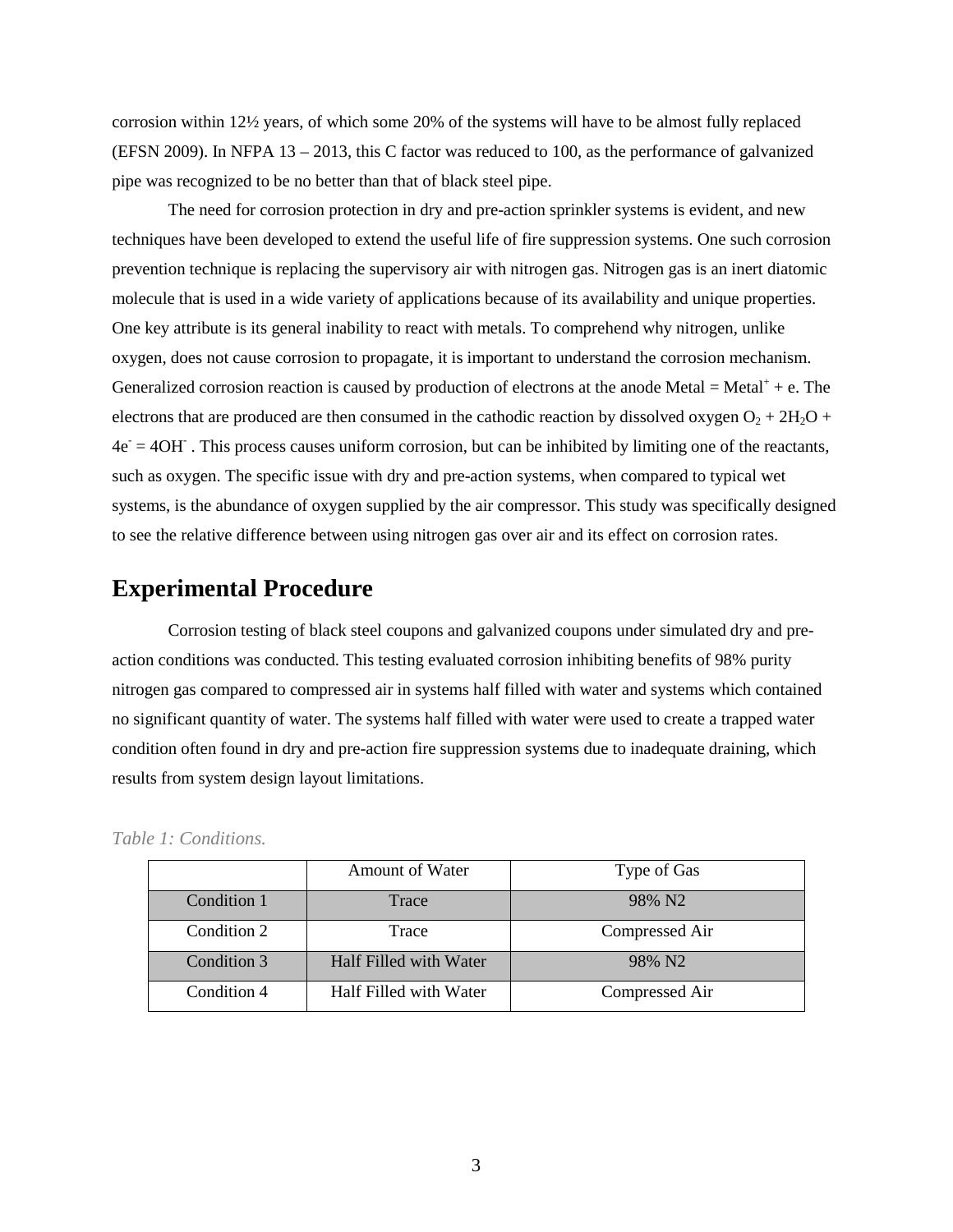Four test manifolds were created to house triplicates of both black steel and galvanized coupons. Test manifolds were removed and evaluated after being installed for 12 months.

*Figure 1: Corrosion Coupon Testing Manifold.*

Three black steel coupons (C1010, Metal Samples, Munford, AL) and three galvanized coupons (Galvanized C1010, Metal Samples, Munford, AL) were electrically isolated and placed into the test manifold. The test manifold was then filled with water to simulate a hydrostatic test and then promptly drained. All water used in this test was tap water from St. Louis Public Water supply. The pH was 7.4 and the water hardness was 120 mg/L. Test manifolds designated to be half filled with water were then refilled with 1000ml of tap water. Each test manifold was subsequently pressurized to 40 psi with either 98% nitrogen gas (Air Products, St. Louis, MO) or compressed air obtained from a standard air compressor. The system was watched for 24 hours to ensure no pressure loss had occurred. The test manifolds were kept in a conditioned warehouse in St. Louis, Missouri. After 12 months, the coupons in the test manifolds were removed and photographed.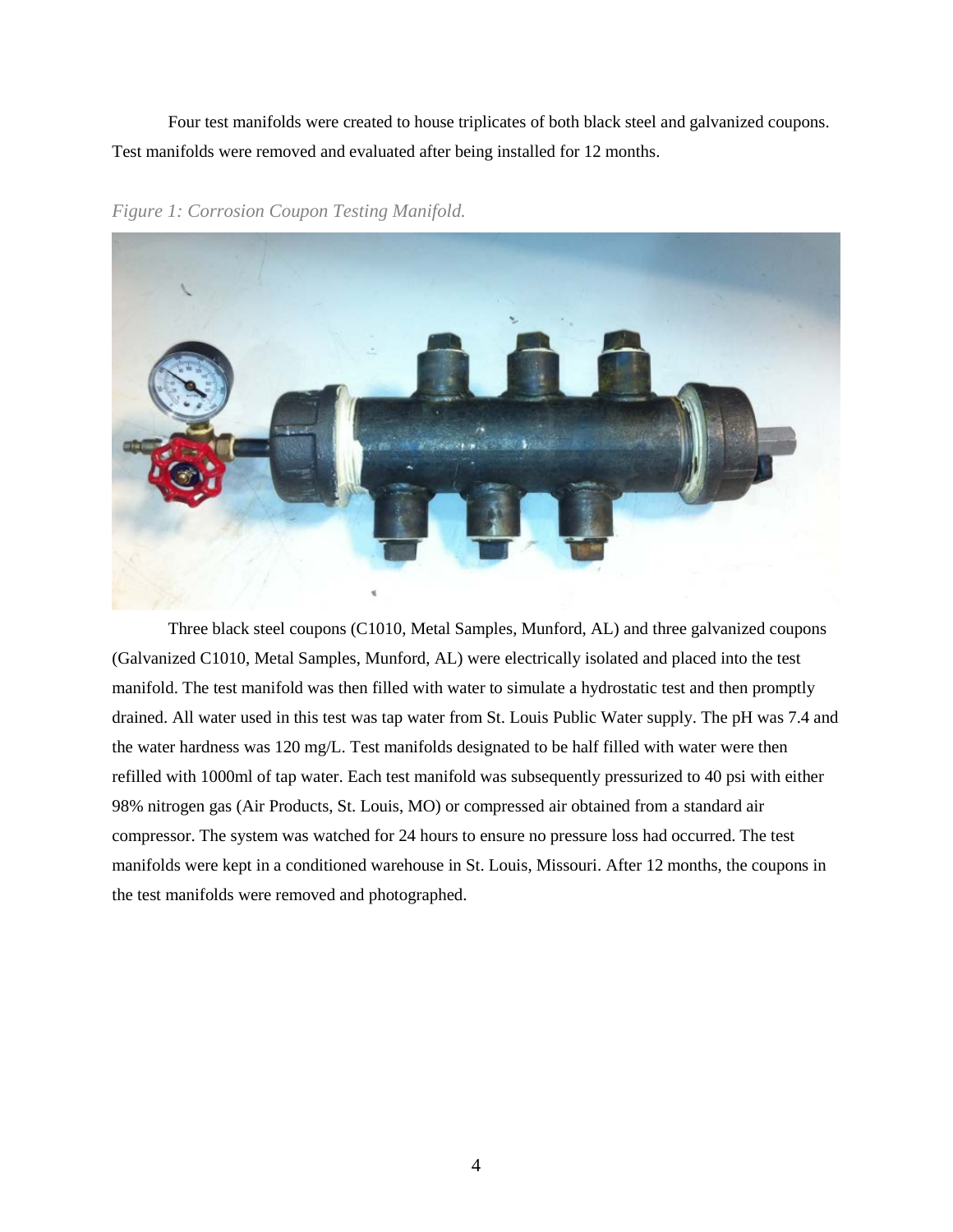*Figure 2: Photograph of uncleaned corrosion coupons at 12 months.* 



*Steel Coupon Compressed Air*

*Steel Coupon 98% Nitrogen*

*Galvanized Coupon Compressed Air*

*Galvanized Coupon 98% Nitrogen*

The coupons were then cleaned, weighed and photographed again. This was performed by a third party, ESI Laboratories. See Appendix for photos of the full set of cleaned coupons. Once all of the weight loss data had been compiled, the metal loss for each coupon was calculated. Metal loss is the uniform deterioration of metal over the exposed surface. The data from the respective sets of coupons was evaluated and averaged to give an average metal loss over 12 month time period.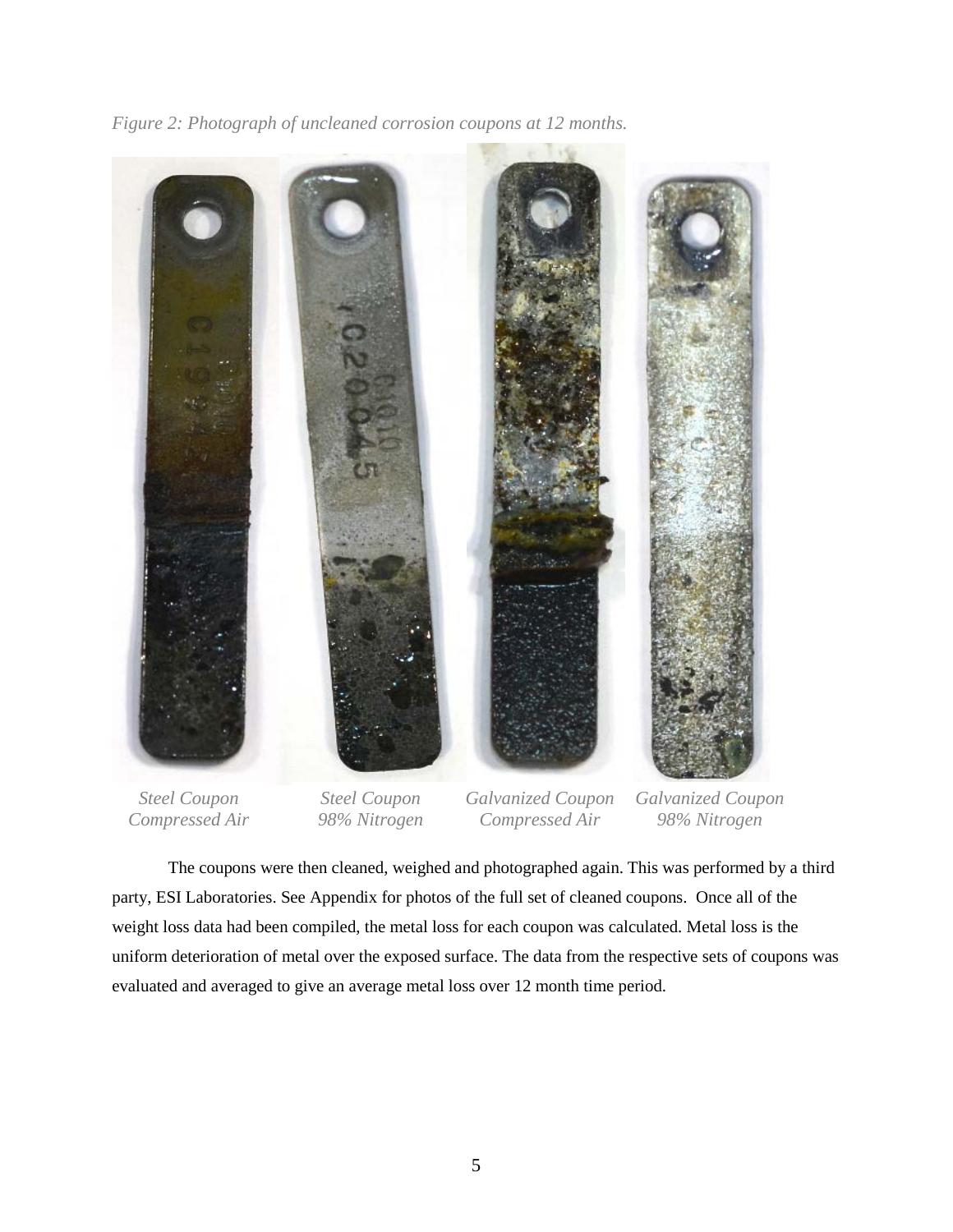### **Results and Discussion**

The purpose of this test was to compare the relative differences between using 98% nitrogen and compressed air in a variety of different applications. Figure 3 compares the average metal loss of the coupons for 98% nitrogen with the average metal loss of the coupons for compressed air over the 12 month study. The data shows metal loss in the differing environmental conditions and piping materials to compare the effectiveness of 98% nitrogen to compressed air.



*Figure 3: Average metal loss (mils) of corrosion coupons for 98% Nitrogen vs. Compressed Air.*

In every environmental condition, 98% nitrogen resulted in a lower metal loss when compared directly to compressed air. This was also visibly apparent when the corrosion coupons were removed from the testing manifold. The most noticeable differences were observed when comparing 98% nitrogen to compressed air for the galvanized coupons. The corrosion coupons exposed to 98% nitrogen had more uniform corrosion deposits than those exposed to compressed air. This was evident for pipes half filled with water as well as drained pipe setups.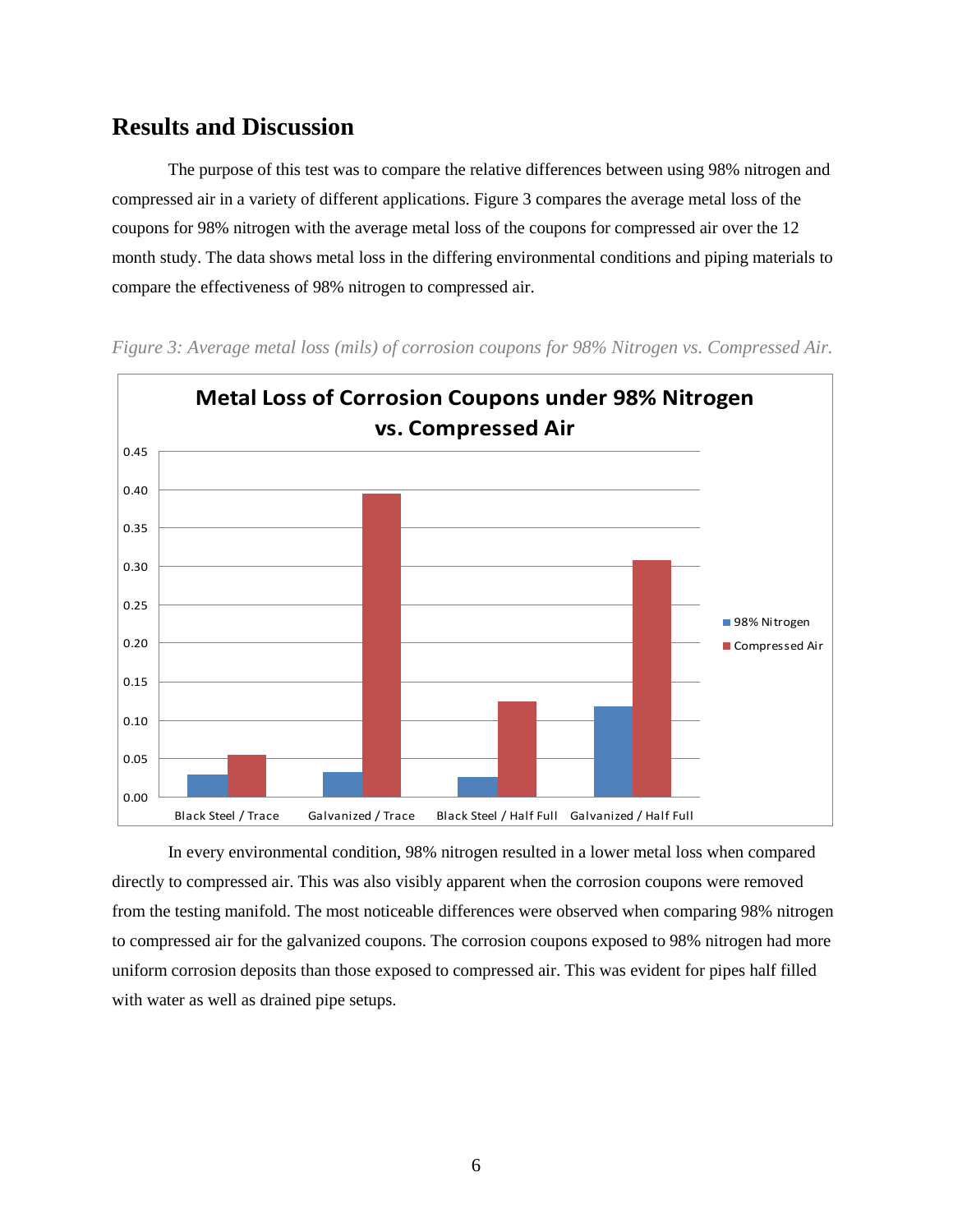Table 2 highlights the inhibition effectiveness of using 98% nitrogen when compared to compressed air.

| Water            | <b>Metal</b> | 98% Nitrogen Inhibition Effectiveness<br>(% Protection) | <b>Life Expectancy</b><br><b>Multiplier</b> |
|------------------|--------------|---------------------------------------------------------|---------------------------------------------|
| Trace            | Steel        | 45.4%                                                   | 1.8                                         |
| Trace            | Galvanized   | 91.8%                                                   | 12.2                                        |
| Half Full        | Steel        | 78.6%                                                   | 4.7                                         |
| <b>Half Full</b> | Galvanized   | 61.6%                                                   | 2.6                                         |
| Average          |              | 69.4%                                                   | 5.3                                         |

*Table 2: Inhibition Effectiveness of 98% vs. Compressed Air.*

Inhibition effectiveness is measured as the percent reduction in metal loss when using 98% nitrogen as compared to the same conditions using compressed air. Depending on the environmental conditions, using 98% nitrogen in lieu of compressed air decreased metal loss from 45.4% to 91.8% with an average of 69.4%. The largest improvement was noticed in a dry galvanized system which resulted in a 91.8% corrosion reduction. The Life Expectancy Multiplier refers to how much longer a system would last, on average, under supervisory nitrogen compared to compressed air. This was calculated using percent protection. For example, assume a steel system half filled with water has a life expectancy of 15 years when using supervisory air. If the system used supervisory nitrogen, the expected life of the system would increase from 15 to 70 years (15 years  $X$  4.7 = 70.5). The Life Expectancy Multiplier ranged from 1.8 to 12.2, with an average of 5.3.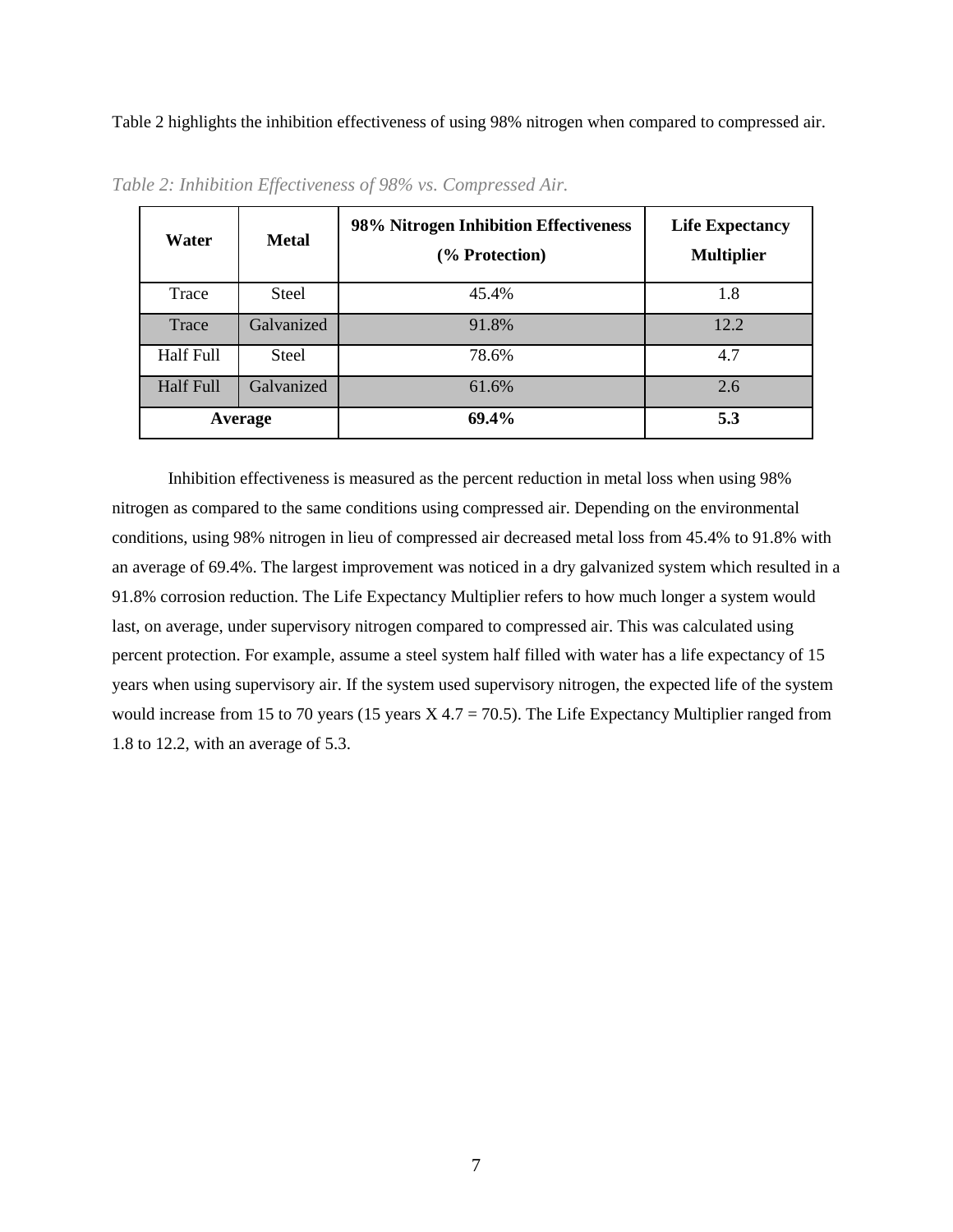Figure 4 compares the metal loss of black steel and galvanized under the various conditions.



*Figure 4: Average metal loss (mils) of black steel vs. galvanized under varying conditions.*

The metal losses under every condition were lower when using black steel when compared to galvanized steel. Visual inspection of the galvanized coupons indicated the sacrificial zinc layer was compromised, exposing the steel to accelerated corrosion. At the exposed steel surface, a defined pitting mechanism was observed. Conversely, the black steel coupons corroded more uniformly.

## **Conclusions**

- 1. The use of 98% nitrogen in lieu of compressed air as a supervisory gas reduces corrosion in both galvanized and black steel systems regardless of whether or not trapped water is present. The corrosion reduction potential ranges from 48% to 91% when compared to compressed air.
- 2. Using 98% nitrogen gas in lieu of compressed air increases the life expectancy of a dry or preaction system on an average of 5.3 times.
- 3. The use of galvanized steel instead of black steel results in higher metal loss rates when compared in equivalent environments.
- 4. The use of 98% nitrogen gas in a relatively dry, black steel environment has the lowest corrosion rate overall.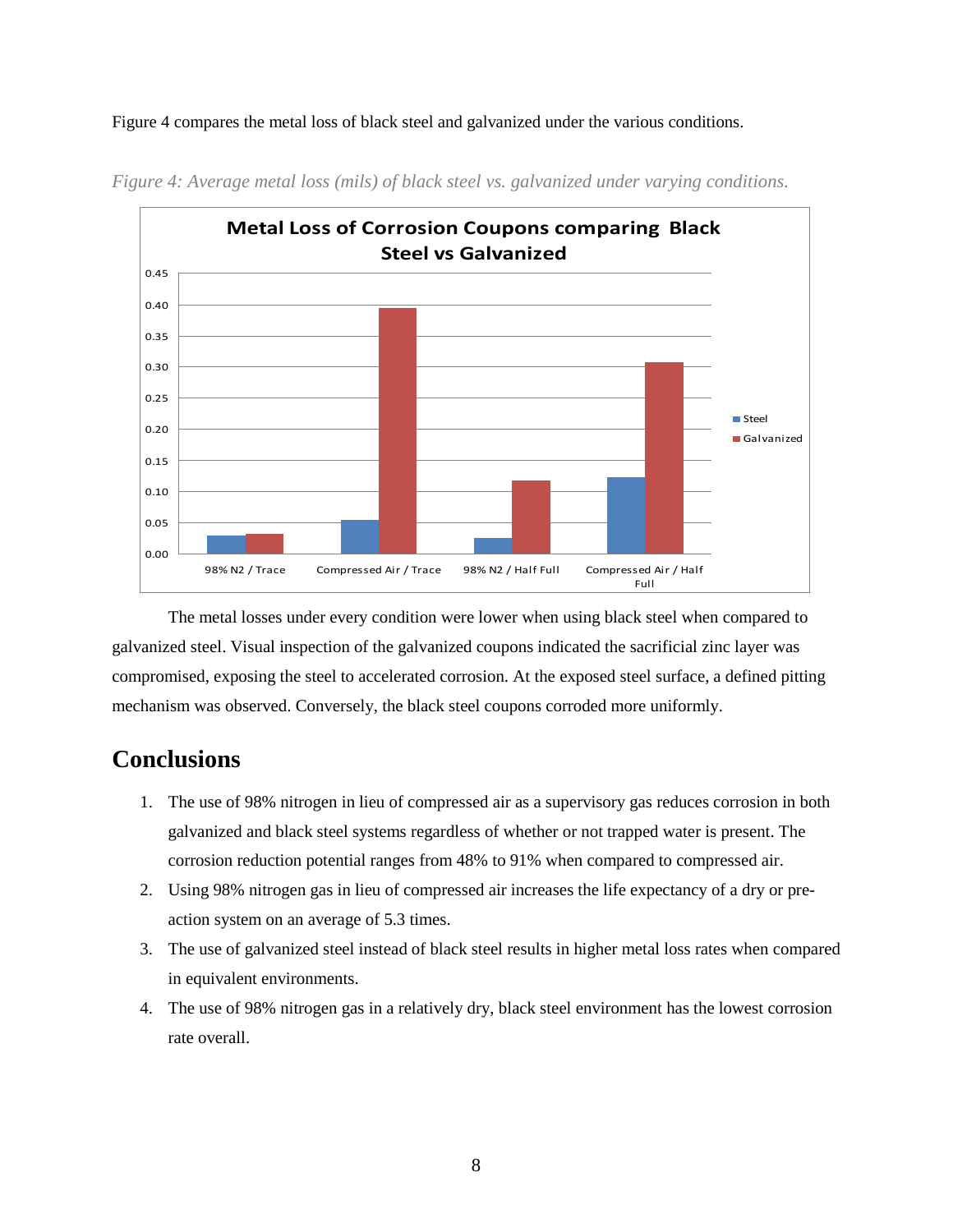# **Appendix**

Coupons in compressed air and trace water (12 months after cleaning and weighing).



Coupons in compressed air and water (12 months after cleaning and weighing).



Coupons in 98% nitrogen and trace water (12 months after cleaning and weighing).



Coupons in 98% nitrogen and water (12 months after cleaning and weighing).